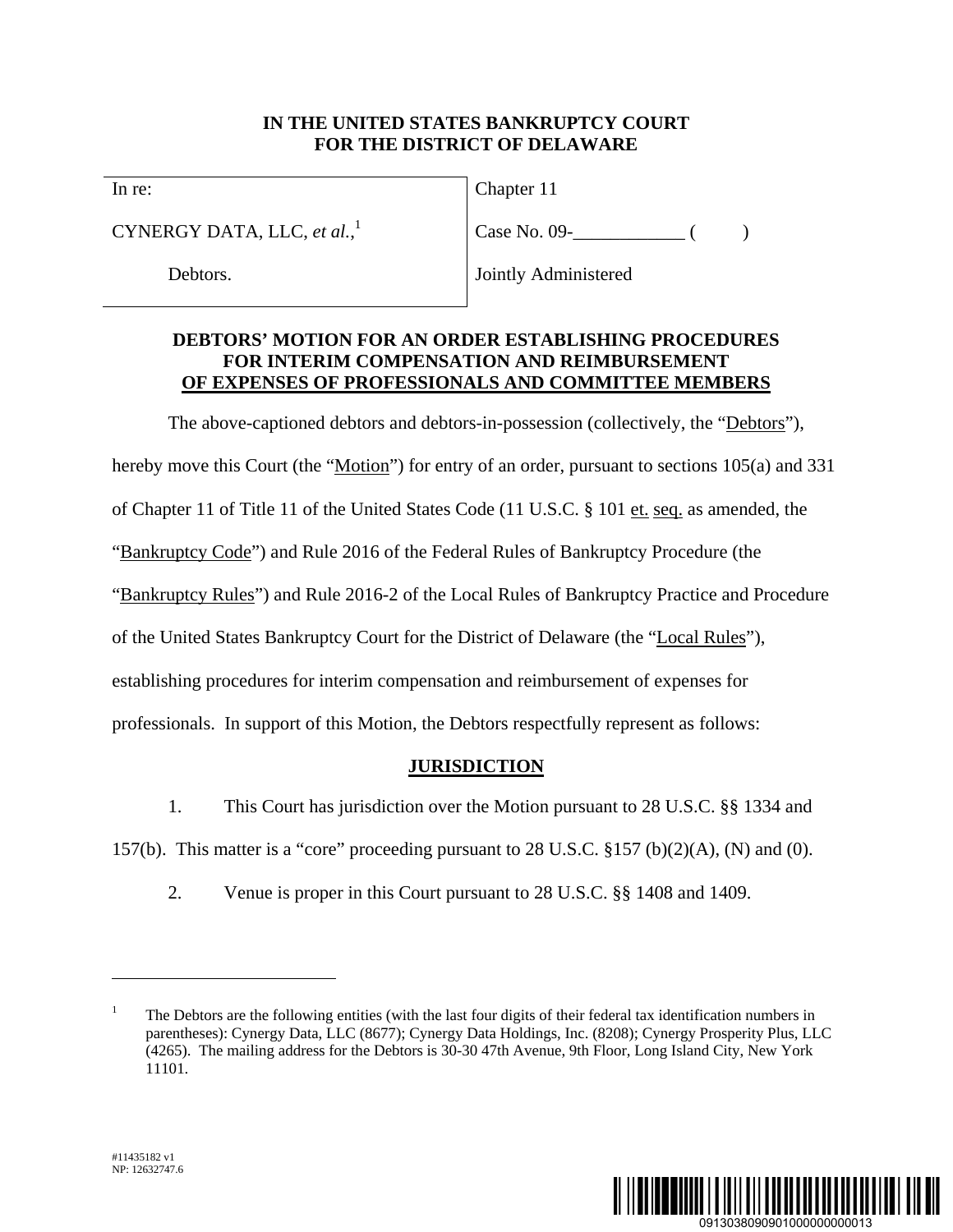3. The statutory predicates for the relief requested herein are sections 105(a) and 331 of the Bankruptcy Code, Bankruptcy Rule 2016 and Local Rule 2016-2.

#### **BACKGROUND**

4. On the date of this Motion (the "Petition Date"), the Debtors filed voluntary petitions for relief under chapter 11 of the Bankruptcy Code.

5. No trustee, examiner or creditors' committee has been appointed in these cases.

6. The Debtors continue to operate their business and manage their properties as debtors-in-possession under Bankruptcy Code sections 1107(a) and 1108.

7. The factual background regarding the Debtors, including their business operations, their capital and debt structures, and the events leading to the filing of these bankruptcy cases, is set forth in detail in the declaration of Charles M. Moore in Support of chapter 11 petitions and various first-day motions (the "Moore Declaration"), filed concurrently herewith and fully incorporated herein by reference.

#### **RELIEF REQUESTED**

8. During the course of these cases, the Debtors will seek approval of the employment of certain professionals to assist with the restructuring of their business, including Nixon Peabody LLP and Pepper Hamilton LLP, as their bankruptcy counsel, Unicorn Partners, LLC, as industry expert, and CM&D Management Services LLC, as restructuring expert. An Official Committee of Unsecured Creditors and other committees (collectively, the "Committee") may also be appointed in these cases. If appointed, the Committee is likely to retain counsel and other professionals.

9. Pursuant to section 331 of the Bankruptcy Code, all professionals are entitled to submit applications for interim compensation and reimbursement of expenses every 120 days, or more often, if the Court permits.

-2-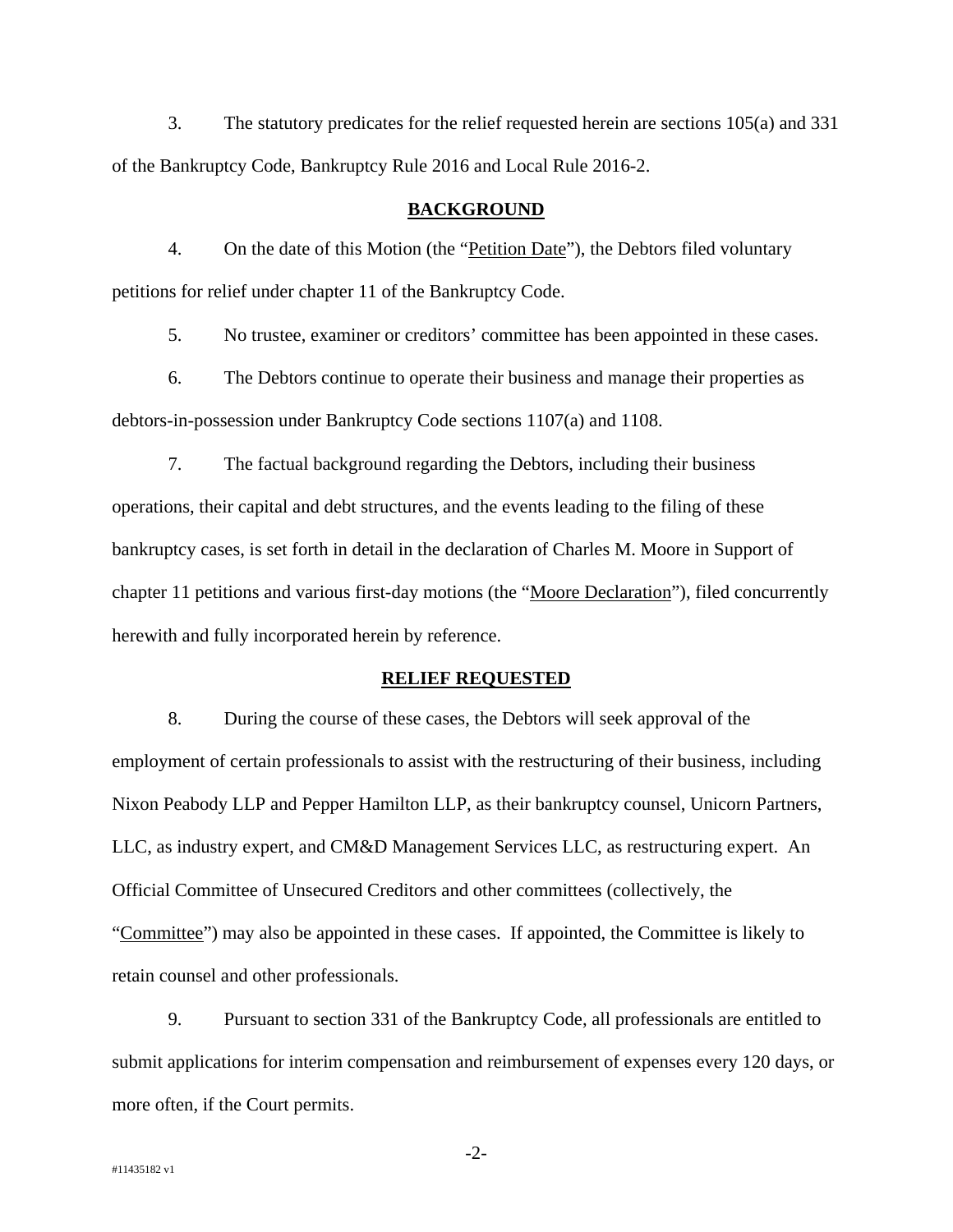10. By this Motion, pursuant to sections 105(a) and 331 of the Bankruptcy Code and Bankruptcy Rule 2016(a), the Debtors request entry of an order establishing procedures for the compensation and reimbursement of attorneys and other professionals whose retentions are approved by this Court pursuant to section 328 or 1103 of the Bankruptcy Code (collectively, the "Professionals") on a monthly basis, on terms that satisfy the requirements of Local Rule 2016-2. The Debtors submit that such an order will streamline the professional compensation process and enable the Court and all other parties to more effectively monitor the professional fees incurred in these chapter 11 cases. In addition, the Debtors seek approval of a procedure for reimbursement of reasonable out-of-pocket expenses (but not attorneys' fees) incurred by members of any statutory committee appointed in these chapter 11 cases.

11. Specifically, the Debtors propose that the monthly payment of compensation and reimbursement of expenses of the Professionals be structured in accordance with the following procedures (collectively, the "Compensation Procedures"):

a. No earlier than the 10th day of each calendar month, each Professional seeking interim compensation and expense reimbursement shall file with the Court and serve a copy of its monthly invoice (the "Monthly Statement") for the prior month (the "Compensation Period") on: (i) the Office of the United States Trustee, J. Caleb Boggs Federal Building, 2nd Floor, 844 King Street, Wilmington, Delaware 19801, Attn: Thomas P. Tinker, Esq.; (ii) the Debtors, 30-30 47th Avenue, 9th Floor, Long Island City, New York 11101; (iii) counsel to the Debtors, Nixon Peabody LLP, 437 Madison Avenue, New York, New York 10056, Attn: Dennis J. Drebsky, Esq.; and Pepper Hamilton LLP, Suite 5100, 1313 Market Street, Wilmington, Delaware 19801, Attn: David B. Stratton, Esq., Evelyn J. Meltzer, Esq., and John H. Schanne, II, Esq; and (iv) counsel to any Committee appointed in the Debtors' cases (collectively, the "Notice Parties"). All Monthly Statements shall comply with the timekeeping and detail requirements of the Bankruptcy Code, the Bankruptcy Rules, the Local Rules, the United States Trustee Fee Guidelines - Guidelines for Reviewing Applications for Compensation and Reimbursement of Expenses Filed Under 11 U.S.C. § 330 (Appendix A to 28 C.F.R. § 58) (the "U.S. Trustee Fee Guidelines") and other applicable law. The first Monthly Statement shall be filed by the Professionals no earlier than October 10, 2009 and may cover fees and expenses incurred from the Petition Date through September 30, 2009.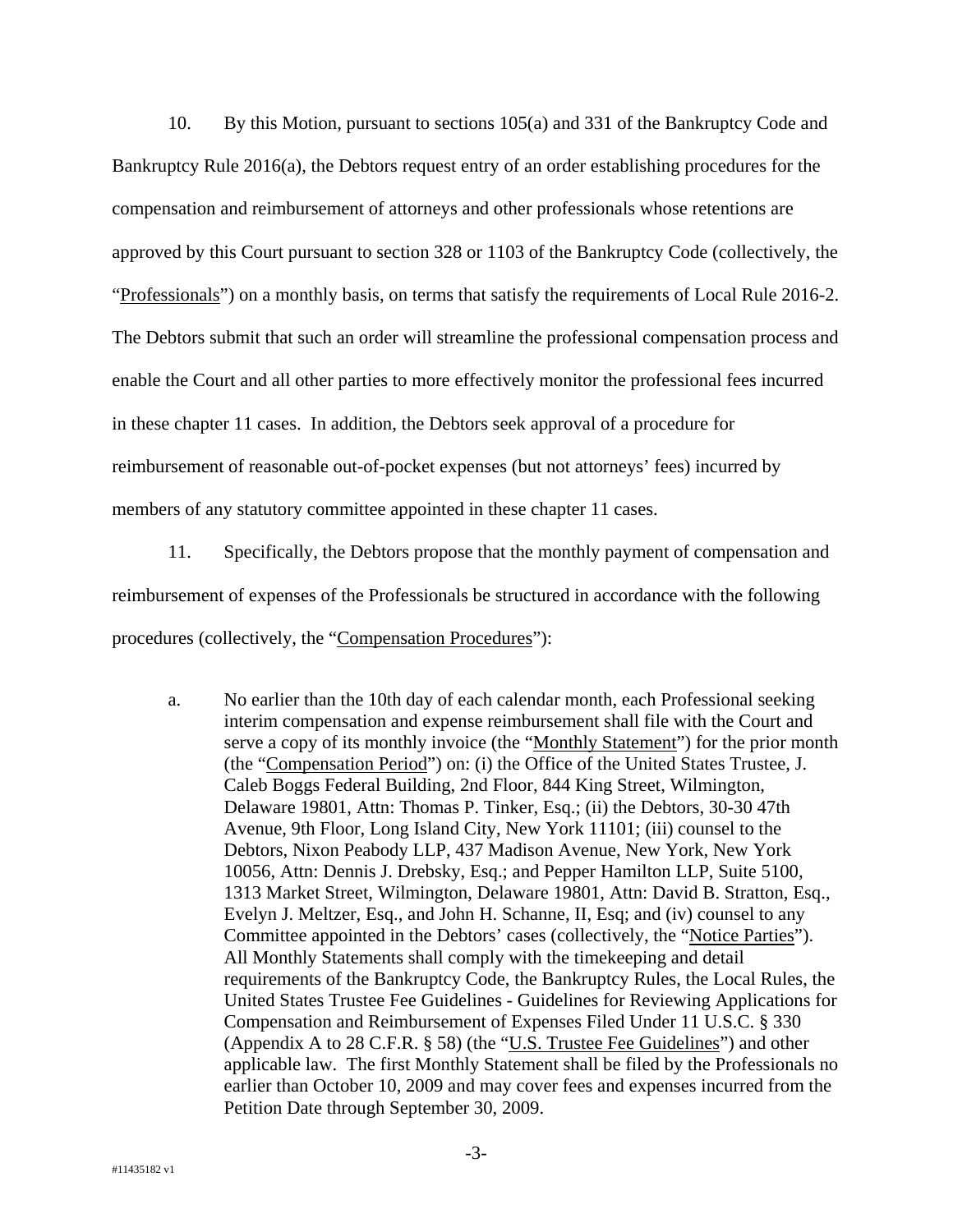- b. Each Notice Party will have 20 days after service and filing of a Monthly Statement to object thereto (the "Objection Deadline"). Upon the expiration of the Objection Deadline, the Debtors shall be authorized to pay each Professional an amount (the "Actual Monthly Payment") equal to the lesser of (i) eighty percent (80%) of the fees and one-hundred percent (100%) of the expenses requested in the Monthly Statement (the "Maximum Monthly Payment"); and (ii) eighty percent (80%) of the fees and one-hundred percent (100%) of the expenses not subject to an objection pursuant to subparagraph (c) below.
- c. If any Notice Party objects to a Professional's Monthly Statement, it must file with the Court and serve on the affected Professional and each of the Notice Parties, a written objection (the "Objection"), which must be received by the affected Professional and the Notice Parties on or before the Objection Deadline. Thereafter, the objecting party and the affected Professional may attempt to resolve the Objection on a consensual basis. If the parties are unable to reach a resolution of the Objection within 20 days after service of the Objection, the affected Professional may either: (i) file a motion seeking resolution of the Objection with the Court, together with a request for payment of the difference, if any, between the Maximum Monthly Payment and the Actual Monthly Payment made to the affected Professional (the "Incremental Amount"); or (ii) forego payment of the Incremental Amount until the next interim or final fee application hearing, at which time the Court will consider and dispose of the Objection if requested by the parties.
- d. Commencing with the period beginning on the Petition Date and ending on November 30, 2009, and at three-month intervals thereafter, or at such other intervals convenient to the Court, each of the Professionals must file with the Court and serve upon the Notice Parties an interim application (the "Interim Fee Application") for Court approval and allowance, pursuant to section 331 of the Bankruptcy Code, of the compensation and reimbursement of expenses sought in the Monthly Applications filed with respect to such three-month period (the "Interim Fee Period"). Each Professional must file its Interim Fee Application within 45 days after the end of the Interim Fee Period for which the application seeks allowance of fees and reimbursement of expenses and serve the Interim Fee Application on the Notice Parties. Each Professional must file its first Interim Fee Application on or before January 14, 2010, and the first Interim Fee Application should cover the Interim Fee Period from the commencement of these cases through and including November 30, 2009. Any Professional that fails to file an Interim Fee Application when due will be ineligible to receive further interim payments of fees or expenses under the compensation procedures until such time as the Interim Fee Application is submitted by the Professional or such requirement is waived by the Court after notice and hearing.
- e. The Debtors shall request that the Court schedule a hearing on the outstanding Interim Fee Applications at least once every four months, or at such other intervals as the Court deems appropriate.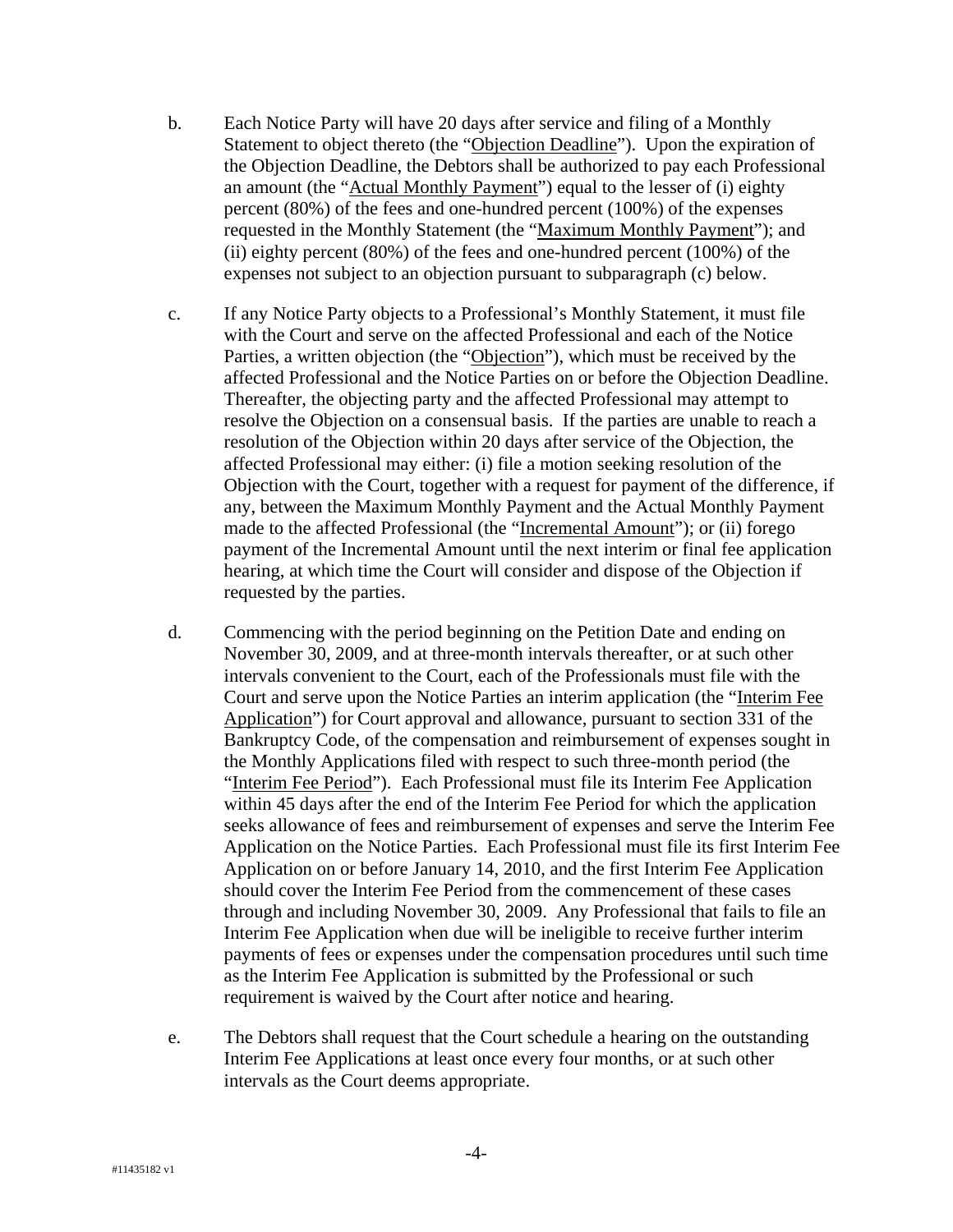- f. The pendency of an Objection to payment of compensation or reimbursement of expenses will not disqualify a Professional from the future payment of compensation or reimbursement of expenses under the procedures set forth in this Order.
- g. Neither: (a) the payment of or the failure to pay, in whole or in part, monthly interim compensation and reimbursement of expenses, nor (b) the filing of or failure to file an Objection will bind any party in interest or the Court with respect to the allowance of interim or final applications for compensation and reimbursement of expenses of Professionals.

12. The Debtors further request that the Court limit the notice of hearings to consider interim and final fee applications to: (a) the Notice Parties, and (b) all parties who have filed a notice of appearance with the Clerk of this Court and requested notice under Bankruptcy Rule 2002. Such notice should reach the parties most active in these cases and will save the expense of undue duplication and mailing.

13. The Debtors further request that each member of the Committee (once appointed) be permitted to submit statements of out-of-pocket expenses (excluding Committee-member counsel expenses) and supporting vouchers to counsel for the Committee, which will collect and submit such requests for reimbursement in accordance with the foregoing procedure for monthly and interim compensation and reimbursement of Professionals.

14. The Debtors will include all payments made to Professionals in accordance with the compensation procedures in its monthly operating report identifying the amount paid to each Professional.

### **BASIS FOR RELIEF**

15. Section 331 of the Bankruptcy Code provides, in relevant part, as follows:

A trustee, an examiner, a debtor's attorney, or any professional person employed under sections 327 or 1103 of this title may apply to the court not more than once every 120 days after an order for relief in a cases under this title, or more often if the court permits, for such compensation for services rendered before the date of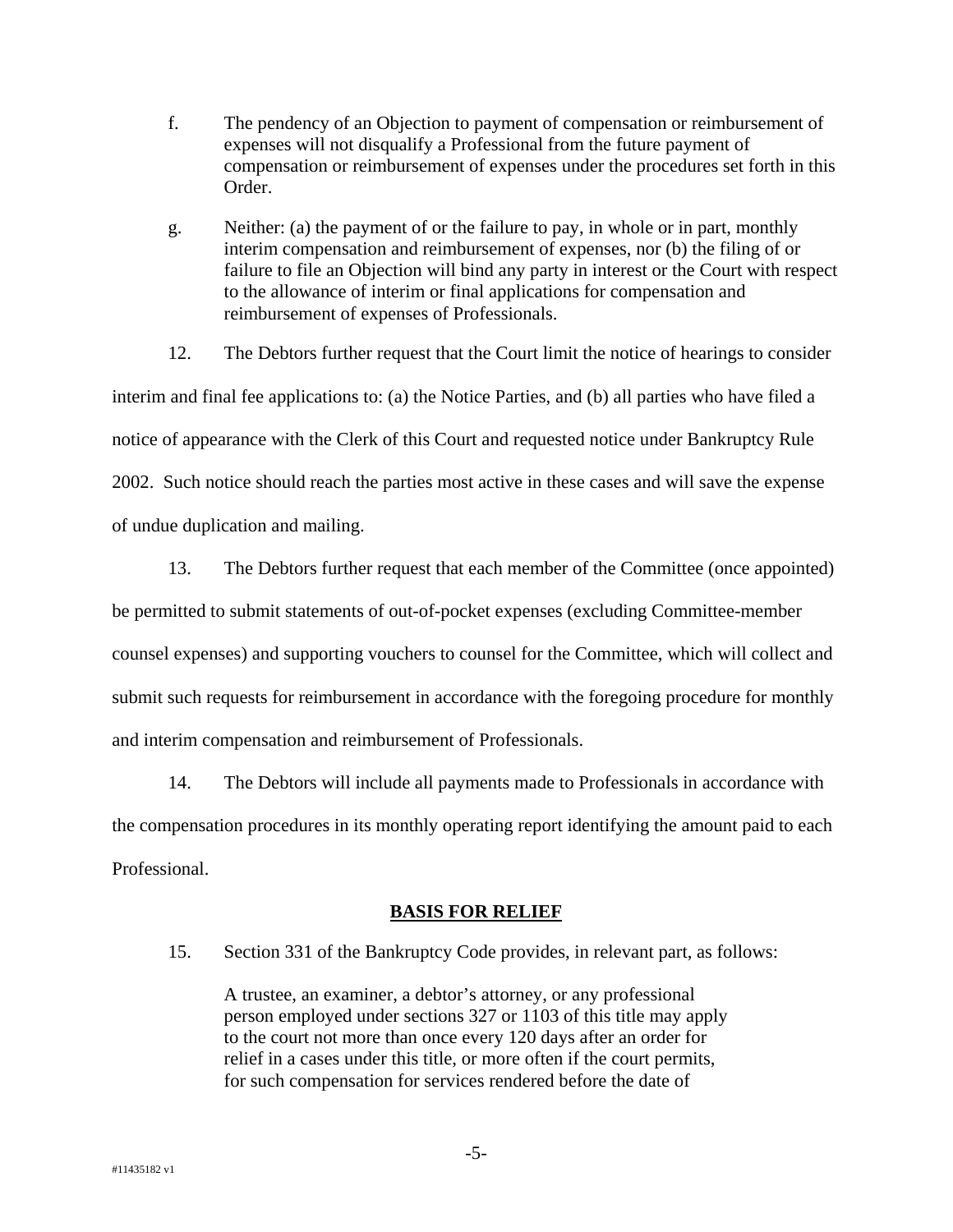such an application or reimbursement for expenses incurred before such date as is provided under section 330 of this title....

11 U.S.C. § 331.

16. Section 105(a) of the Bankruptcy Code provides, in relevant part, as follows:

The court may issue any order, process, or judgment that is necessary or appropriate to carry out the provisions of this title. No provision of this title . . . shall be construed to preclude the court from, sua sponte, taking any action or making any determination necessary or appropriate to enforce or implement court orders or rules. . . .

11 U.S.C. § 105(a).

17. Procedures comparable to those proposed in this Motion have been established in other chapter 11 cases. See, e.g., New Century TRS Holdings, Inc., Case No. 07-10416 (KJC) (Bankr. D. Del. 2007); In re Pliant Corporation, Case No. 06-10001 (MFW) (Bankr. D. Del. 2006); In re Meridian Automotive Systems – Composites Operations, Inc., Case No. 05-11168 (MFW) (Banks. D. Del. 2005). Such an order will permit the Court, the Office of the United States Trustee, and all other interested parties to effectively monitor the fees and expenses incurred in these cases.

18. Further, such procedures are needed not only to encourage the Professionals to provide services in connection with these chapter 11 cases, but also to avoid having Professionals fund these cases. In re Intl Horizons, Inc., 10 B.R. 895, 897-98 (Bankr. N.D. Ga. 1981) (establishing procedures for monthly interim compensation). Appropriate factors to consider include "the size of [the] reorganization cases, the complexity of the issues included, and the time required on the part of the attorneys for the Debtors in providing services necessary to achieve a successful reorganization of the Debtors." Id.; see also In re Mariner Post-Acute Network, Inc., 257 B.R. 723, 727-28 (Bankr. D. Del. 2000) (approving monthly interim compensation procedures for professionals, noting that, given the large quantity of time likely

-6-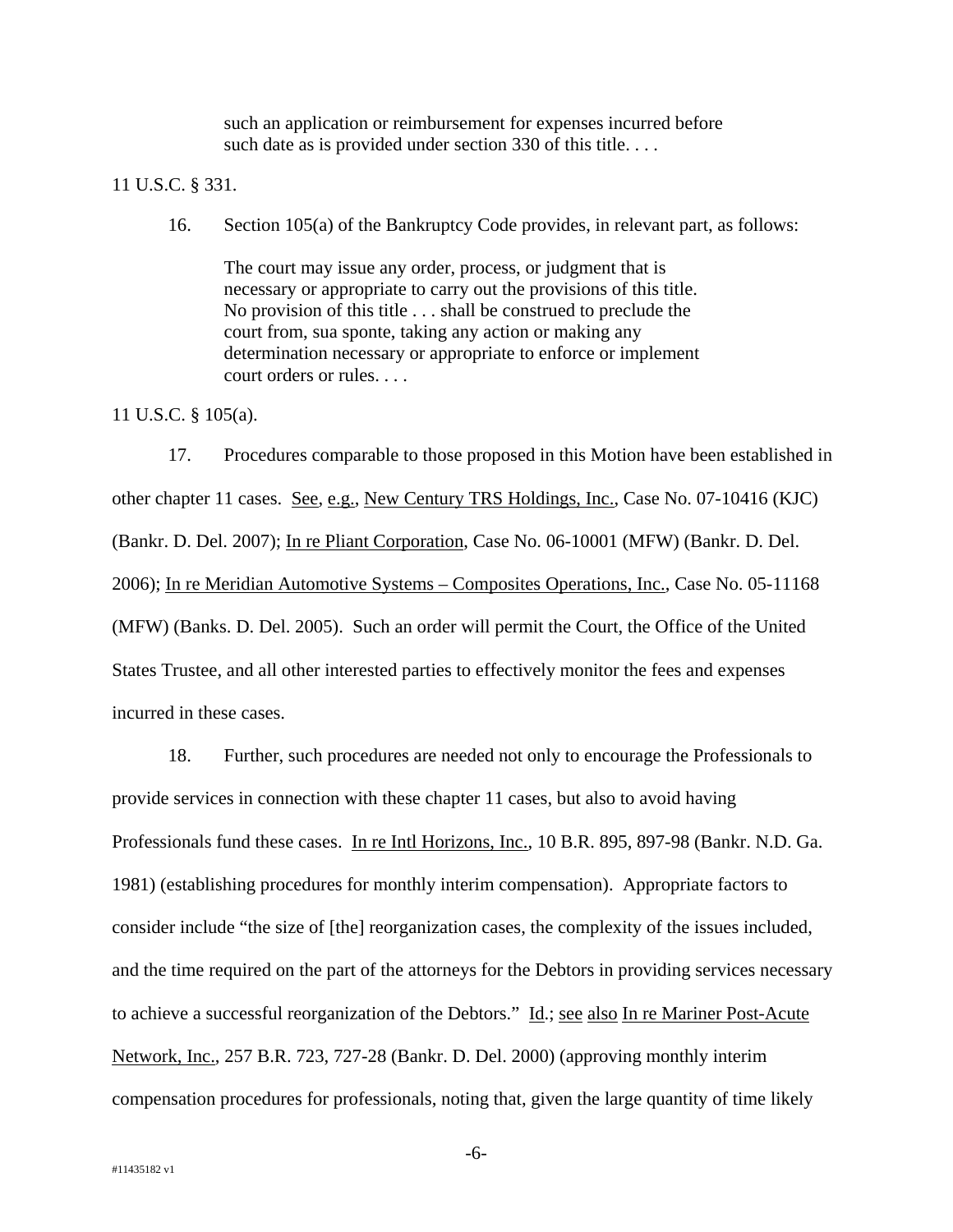invested by professionals, their receiving payment only once every four months may impose an intolerable burden on them and may place them at a significant economic disadvantage to the professionals retained by the creditors). The Debtors submit that the procedures sought to be approved herein are appropriate considering these factors.

#### **NOTICE**

19. The Debtors have provided notice of this Motion by facsimile, electronic transmission, overnight delivery, or hand delivery to: (a) the United States Trustee for the District of Delaware; (b) the Debtors' twenty-five (25) largest unsecured creditors on a consolidated basis; (c) counsel to Comerica Bank; (d) counsel to Wells Fargo Foothill LLC; (e) counsel to Dymas Funding Company LLC; (f) counsel to Ableco Finance LLC; (g) counsel to A3 Funding LP; (h) counsel to Garrison Credit Investments; (i) counsel to Harris, N.A; and (j) all other parties required to receive notice pursuant to Bankruptcy Rule 2002. The Debtors submit that, under the circumstances, no other or further notice is necessary.

#### **NO PRIOR REQUEST**

20. No prior motion for the relief requested herein has been made to this or any other court.

#### **[REMAINDER OF PAGE INTENTIONALLY LEFT BLANK]**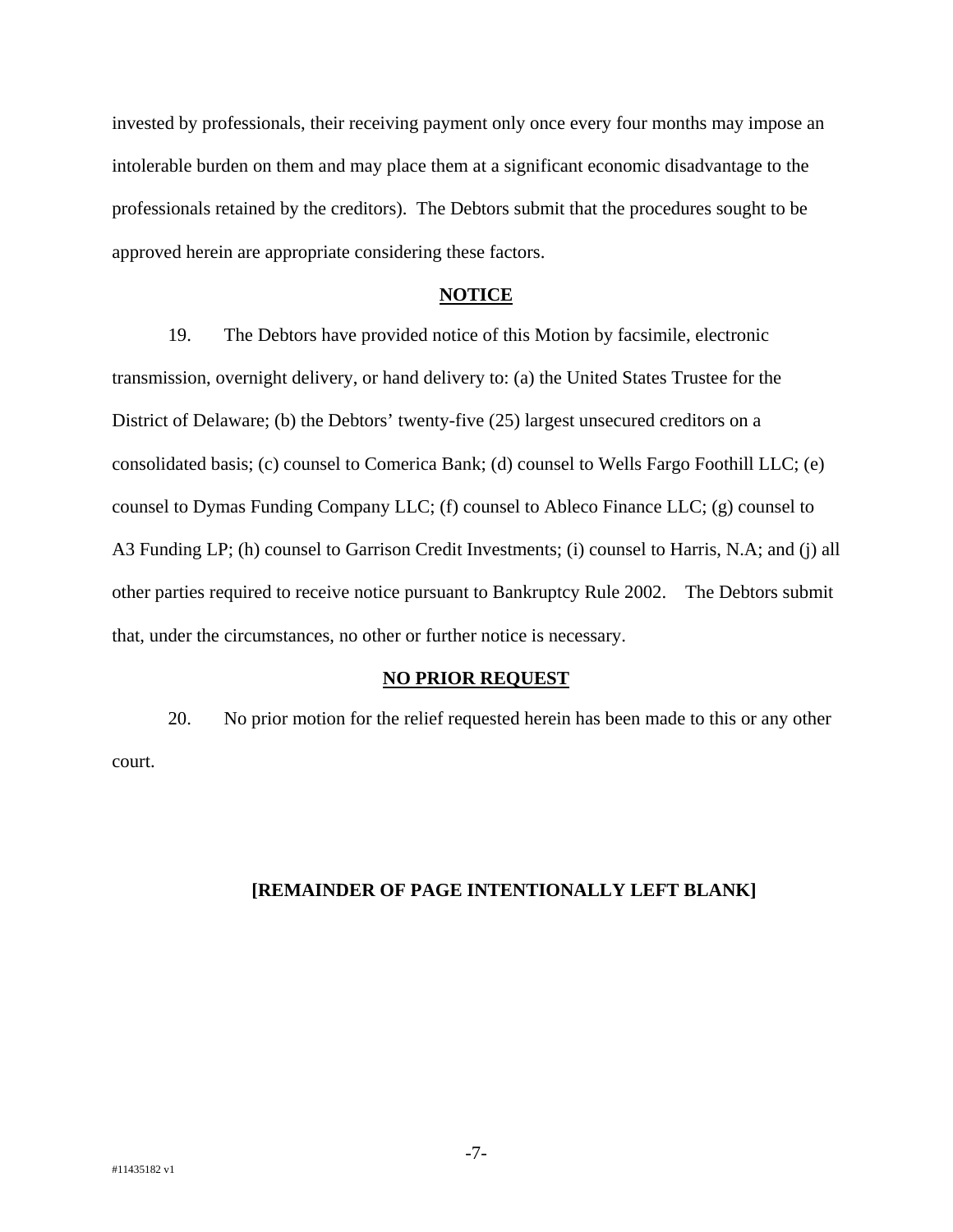**WHEREFORE**, the Debtors respectfully requests that the Court enter an order

substantially in the form attached hereto approving interim compensation procedures on the

terms and conditions set forth above, and granting such other and further relief as is just and

proper.

Dated: September 1, 2009 Wilmington, Delaware Respectfully submitted,

PEPPER HAMILTON LLP

/s/ Evelyn J. Meltzer

David B. Stratton (DE No. 960) Evelyn J. Meltzer (DE No. 4581) John H. Schanne, II (DE No. 5260) Hercules Plaza, Suite 5100 1313 Market Street P.O. Box 1709 Wilmington, DE 19899-1709 Telephone: (302) 777-6500 Facsimile: (302) 421-8390

-and-

NIXON PEABODY LLP Mark N. Berman Dennis J. Drebsky Lee Harrington (DE No. 4046) 437 Madison Avenue New York, New York 10022 Telephone: (212) 940-3000 Facsimile: (212) 940-3111

*Proposed Counsel for the Debtors and Debtors in Possession*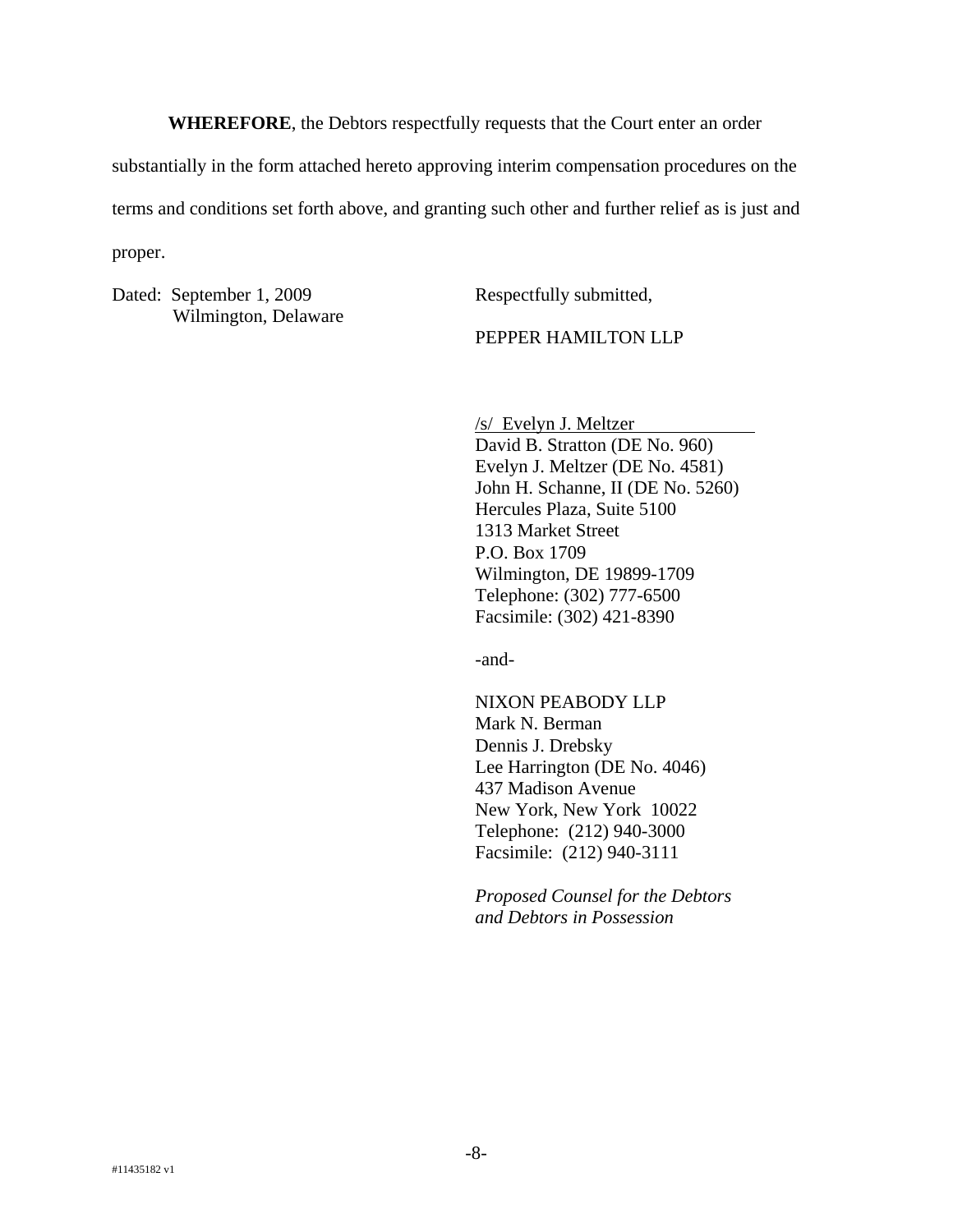### **IN THE UNITED STATES BANKRUPTCY COURT FOR THE DISTRICT OF DELAWARE**

In re:

CYNERGY DATA, LLC, *et al.*, 1

Debtors.

Chapter 11

Case No. 09- ( )

Jointly Administered

### **ORDER ESTABLISHING PROCEDURES FOR INTERIM COMPENSATION AND REIMBURSEMENT OF EXPENSES OF PROFESSIONALS AND COMMITTEE MEMBERS**

Upon the motion (the "Motion") of the above-captioned debtors and debtors-inpossession (collectively, the "Debtors"), for an order pursuant to sections 105(a) and 331 of the Bankruptcy Code<sup>2</sup>, Bankruptcy Rule 2016 and Local Rule 2016-2, for an order establishing procedures for the interim compensation and reimbursement of fees and expenses for courtapproved professionals; and upon the Moore Declaration and the Court having jurisdiction to consider the Motion and the relief requested therein pursuant to 28 U.S.C. §§ 157 and 1334; and it appearing that proper and adequate notice of the Motion has been given and that no other or further notice is necessary; and the Court having determined that the relief sought in the Motion is in the best interests of the Debtors, their creditors, and all parties-in-interest; and upon the Motion and all of the proceedings had before the Court; and after due deliberation and sufficient cause appearing therefor, it is hereby

 $\overline{a}$ 

<sup>1</sup> The Debtors are the following entities (with the last four digits of their federal tax identification numbers in parentheses): Cynergy Data, LLC (8677); Cynergy Data Holdings, Inc. (8208); Cynergy Prosperity Plus, LLC (4265). The mailing address for the Debtors is 30-30 47th Avenue, 9th Floor, Long Island City, New York 11101.

<sup>2</sup> Capitalized terms used but not defined herein shall have the meanings ascribed to them in the Motion.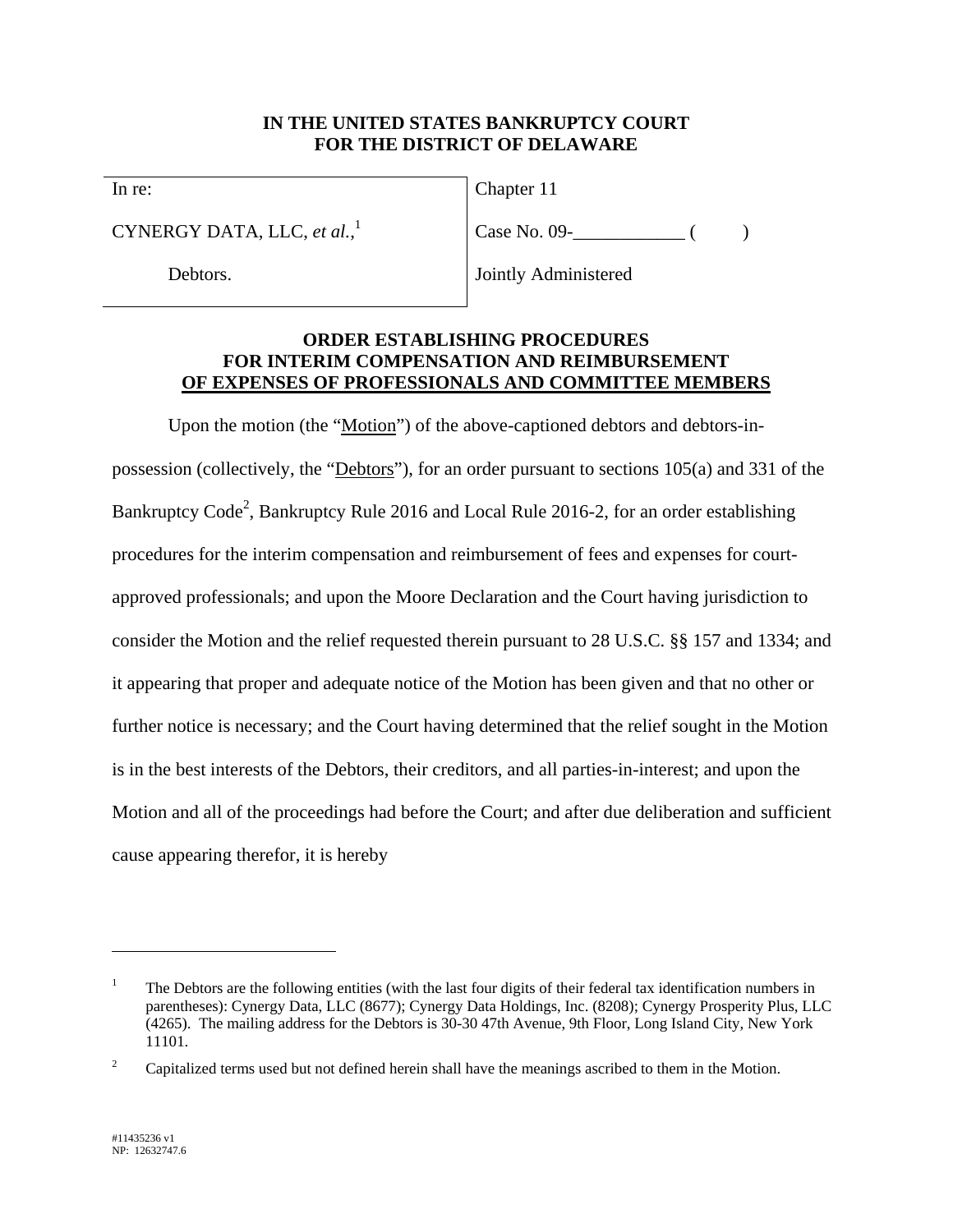### ORDERED, ADJUDGED AND DECREED THAT:

- 1. The Motion is GRANTED in all respects.
- 2. Except as otherwise ordered by the Court, all Professionals may seek interim

compensation and reimbursement of expenses in accordance with the following procedures:

- a. No earlier than the 10th day of each calendar month, each Professional seeking interim compensation and expense reimbursement shall file with the Court and serve a copy of its monthly invoice (the "Monthly Statement") for the prior month (the "Compensation Period") on: (i) the Office of the United States Trustee, J. Caleb Boggs Federal Building, 2nd Floor, 844 King Street, Wilmington, Delaware 19801, Attn: Thomas P. Tinker, Esq.; (ii) the Debtors, 30-30 47th Avenue, 9th Floor, Long Island City, New York 11101; (iii) counsel to the Debtors, Nixon Peabody LLP, 437 Madison Avenue, New York, New York 10056, Attn: Dennis J. Drebsky, Esq.; and Pepper Hamilton LLP, Suite 5100, 1313 Market Street, Wilmington, Delaware 19801, Attn: David B. Stratton, Esq., Evelyn J. Meltzer, Esq., and John H. Schanne, II, Esq; and (iv) counsel to any Committee appointed in the Debtors' case (collectively, the "Notice Parties"). All Monthly Statements shall comply with the timekeeping and detail requirements of the Bankruptcy Code, the Bankruptcy Rules, the Local Rules, the United States Trustee Fee Guidelines - Guidelines for Reviewing Applications for Compensation and Reimbursement of Expenses Filed Under 11 U.S.C. § 330 (Appendix A to 28 C.F.R. § 58) (the "U.S. Trustee Fee Guidelines") and other applicable law. The first monthly fee applications filed by the Professionals shall be filed no earlier than October 10, 2009 and may cover fees and expenses incurred from the Petition Date through September 30, 2009.
- b. Each Notice Party will have 20 days after service and filing of a Monthly Statement to object thereto (the "Objection Deadline"). Upon the expiration of the Objection Deadline, the Debtors shall be authorized to pay each Professional an amount (the "Actual Monthly Payment") equal to the lesser of (i) eighty percent (80%) of the fees and one-hundred percent (100%) of the expenses requested in the Monthly Statement (the "Maximum Monthly Payment"); and (ii) eighty percent (80%) of the fees and onehundred percent (100%) of the expenses not subject to an objection pursuant to subparagraph (c) below.
- c. If any Notice Party objects to a Professional's Monthly Statement, it must file with the Court and serve on the affected Professional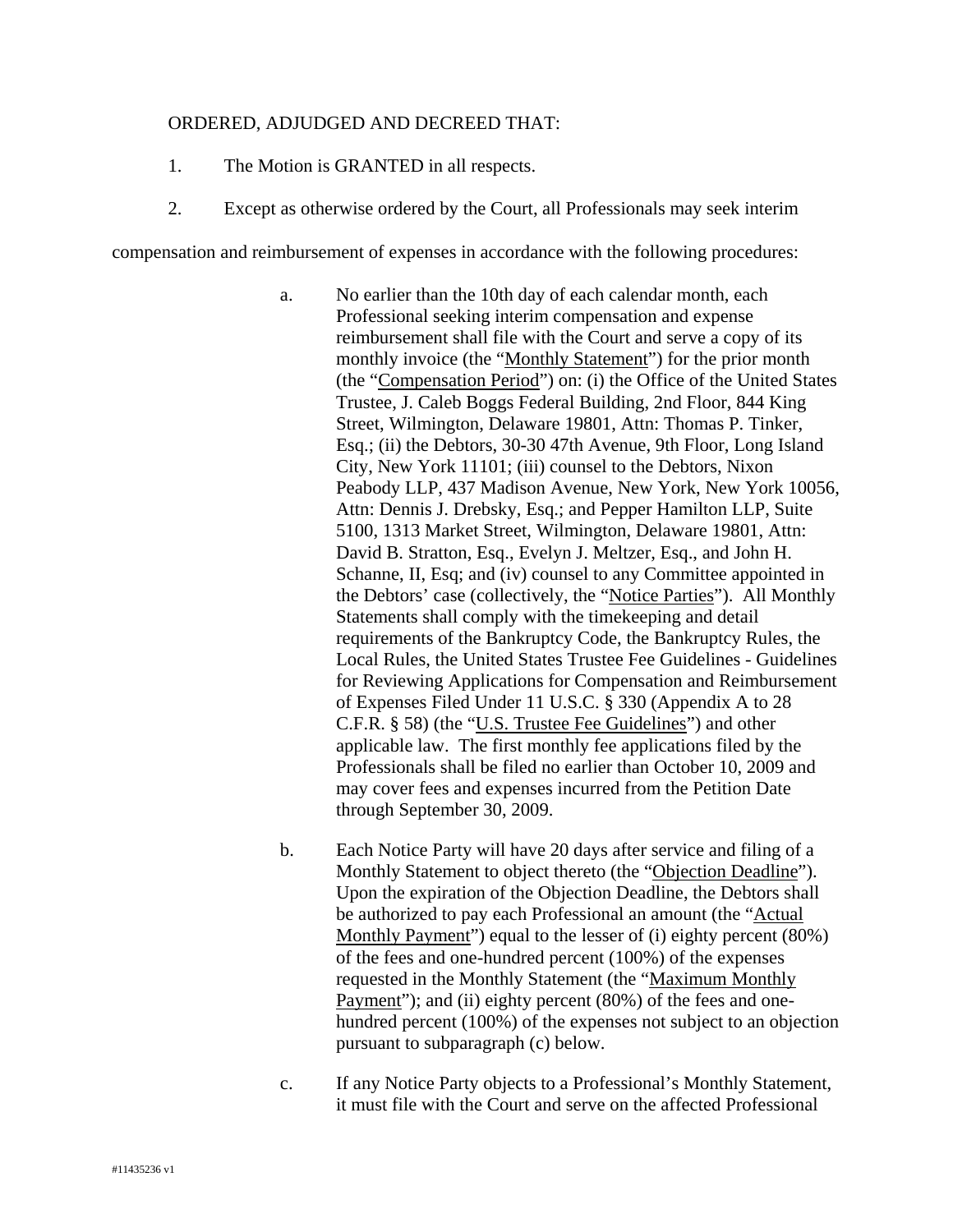and each of the Notice Parties, a written objection (the "Objection"), which must be received by the affected Professional and the Notice Parties on or before the Objection Deadline. Thereafter, the objecting party and the affected Professional may attempt to resolve the Objection on a consensual basis. If the parties are unable to reach a resolution of the Objection within 20 days after service of the Objection, the affected Professional may either: (i) file a motion seeking resolution of the Objection with the Court, together with a request for payment of the difference, if any, between the Maximum Monthly Payment and the Actual Monthly Payment made to the affected Professional (the "Incremental Amount"); or (ii) forego payment of the Incremental Amount until the next interim or final fee application hearing, at which time the Court will consider and dispose of the Objection if requested by the parties.

- d. Commencing with the period beginning on the Petition Date and ending on November 30, 2009, and at three-month intervals thereafter, or at such other intervals convenient to the Court, each of the Professionals must file with the Court and serve upon the Notice Parties an interim application (the "Interim Fee Application") for Court approval and allowance, pursuant to section 331 of the Bankruptcy Code, of the compensation and reimbursement of expenses sought in the Monthly Applications filed with respect to such three-month period (the "Interim Fee Period"). Each Professional must file its Interim Fee Application within 45 days after the end of the Interim Fee Period for which the application seeks allowance of fees and reimbursement of expenses and serve the Interim Fee Application on the Notice Parties. Each Professional must file its first Interim Fee Application on or before January 14, 2010, and the first Interim Fee Application should cover the Interim Fee Period from the commencement of these cases through and including November 30, 2009. Any Professional that fails to file an Interim Fee Application when due will be ineligible to receive further interim payments of fees or expenses under the compensation procedures until such time as the Interim Fee Application is submitted by the Professional or such requirement is waived by the Court after notice and hearing.
- e. The Debtors shall request that the Court schedule a hearing on the outstanding Interim Fee Applications at least once every four months, or at such other intervals as the Court deems appropriate.
- f. The pendency of an Objection to payment of compensation or reimbursement of expenses will not disqualify a Professional from